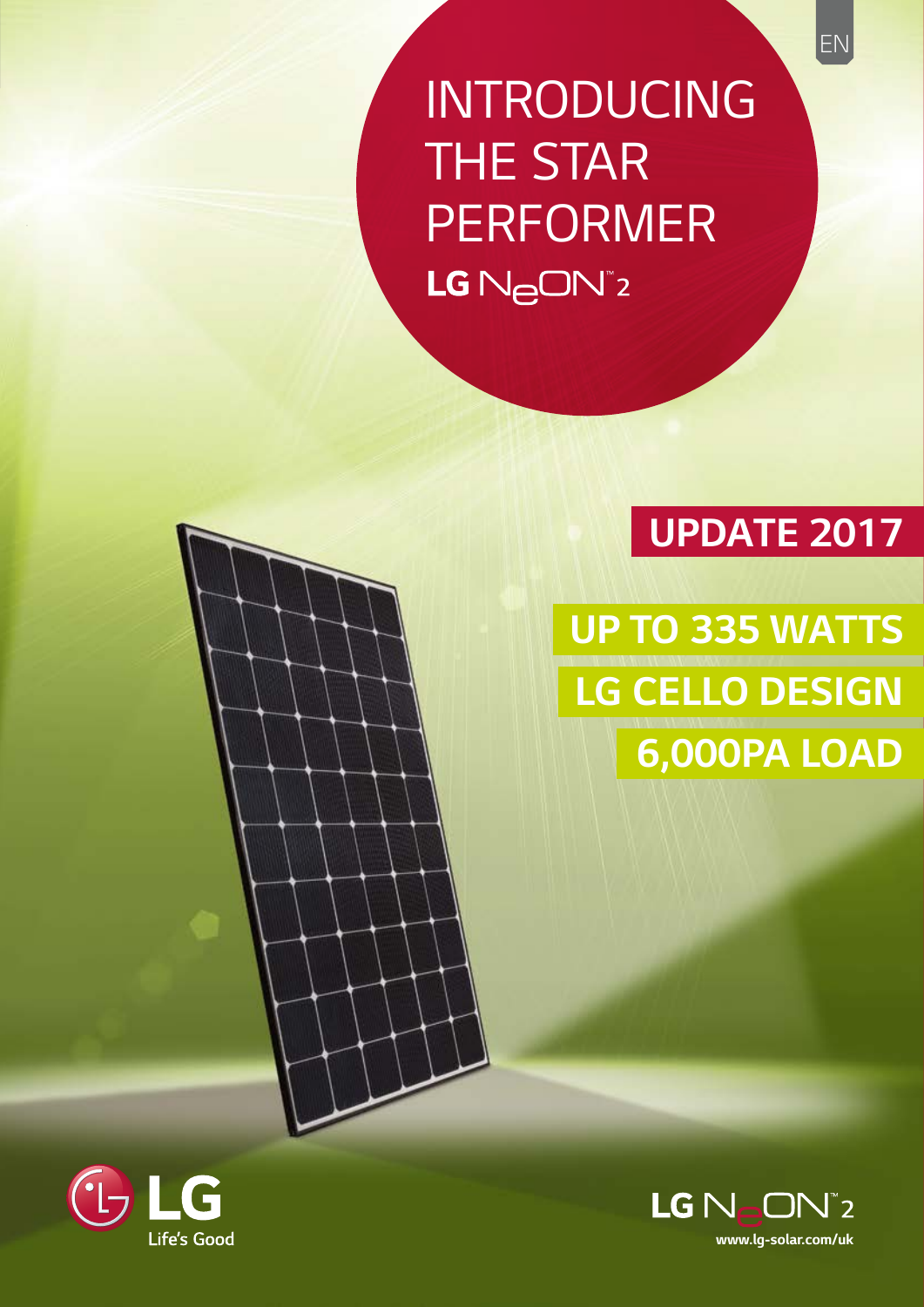## $LG$   $N_{\ominus}$ O $N^{\circ}$ 2

## *LG NeONTM 2 – BETTER. MORE EFFICIENT. GUARANTEED.*

*LG's NeON™ 2 solar module now offers even more performance. Featuring a classy new design and with a total of 60 cells, it can withstand a load of 6,000Pa. LG is extending its product warranty from 10 to 12 years and improving its linear* performance guarantee to at least 84.8  % of nominal output after 25 years.

#### *LOCAL GUARANTOR, GLOBAL SECURITY*

LG Solar is part of LG Electronics, a global and financially *strong company, with over 50 years of experience.* 

*Good to know: LG Electronics is the warrantor for your solar modules. LG Electronics has been present in Europe with many local subsidiaries for decades.*

*The warrantor's 2015 sales in billions of euros* 



#### *EXCELLENT QUALITY, INDEPENDENTLY TESTED*

You can rely on LG. We test our products with double the intensity specified in the IEC standard. This quality is valued by installers across Europe, which is why they have awarded our LG solar modules the Top Brand PV stamp of quality for the highest recom*mendation rates for the fourth time in a row.*



#### *HIGHER OUTPUT, HIGHER YIELD*

Semiconductor industry know-how is used to achieve a more even cell surface and thus increase efficiency up to over 21 %. *The module can evenly apply incident light from both the front and back of the cell, making LG NeON™ 2* cells more efficient *than conventional solar cells and producing a higher yield.* 



#### *POWERFUL DESIGN, GUARANTEED ROBUST*

*With reinforced frame design, LG NeON™ 2 can endure a front load up to 6,000Pa (represents snow height of normal snow of more than 1,8 meters) and a rear load up to 5,400Pa (represents wind speed of up to 93 m/s, compare max. wind speed of Hurricane Katrina 2005 of max. 75m/s).*

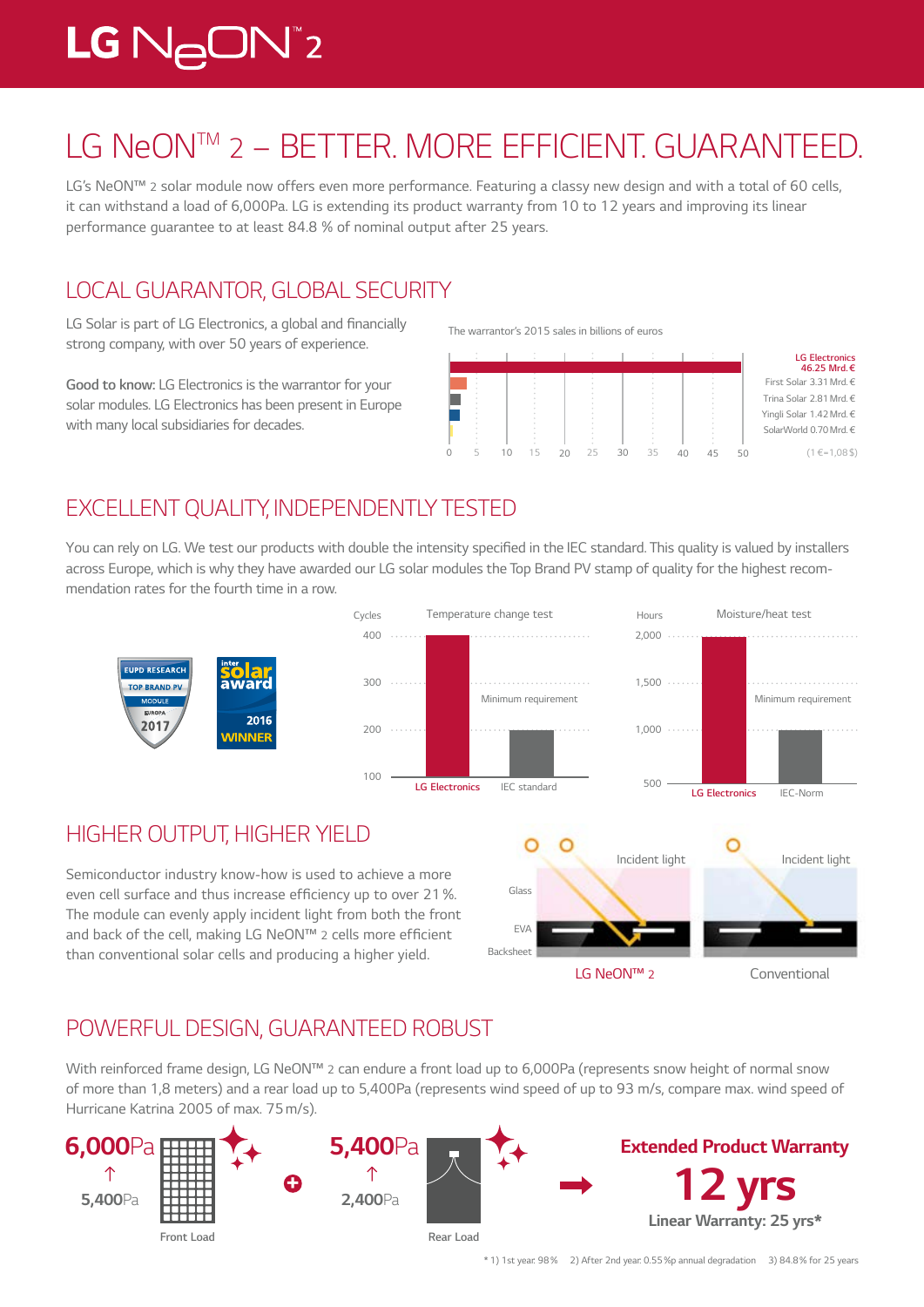# $LG$   $N_{\ominus}$ ON $^{\circ}$ 2

# LG NeON"2

#### *LG335N1C-A5 I LG330N1C-A5 LG325N1C-A5*

# *60 Cells*

*LG's new module, NeON™ 2, adopts CELLO* **technology.**  *CELLO* **technology replaces 3 busbars with 12 thin wires to enhance power output and reliability.** 

*NeON™ 2 demonstrates LG's efforts to increase customer's*  **values beyond efficiency. It features enhanced warranty, durability, performance under real environment, and aesthetic**  *design suitable for roofs.*





#### *KEY FEATURES*



#### **Enhanced Performance Warranty**

*LG NeON™ 2 has an enhanced performance warranty. The annual degradation has fallen*  from -0.6%/year to -0.55%/year. Even after 25 years, the cell guarantees 1.2% more output *than the previous LG NeON™ 2 modules.*



#### *Aesthetic Roof*

*LG NeON™ 2 has been designed with aesthetics in mind; thinner wires that appear all black at a distance. The product can increase the value of a property with its modern design.*



#### **Better Performance on a Sunny Day**

*LG NeON™ 2 now performs better on sunny days thanks to its improved temperature*  coefficient.



#### *High Power Output*

*Compared with previous models, the LG NeON™ 2* has been designed to significantly enhance its output efficiency making it efficient *even in limited space.*



#### **Outstanding Durability**

*With its newly reinforced frame design, LG has extended the warranty of the NeON™ 2 for an additional 2 years. Additionally, LG NeON™ 2 can endure a front load up to 6,000Pa, and a rear load up to 5,400Pa.*



#### *~+3% Double-Sided Cell Structure*

*The rear of the cell used in LG NeON™ 2 will contribute to generation, just like the front; the*  light beam reflected from the rear of the module *is reabsorbed to generate a great amount of additional power.*

#### *About LG Electronics*

LG Electronics is a global big player, committed to expanding its operations with the solar market. The company first embarked on a solar energy source research program in 1985, supported by LG Group's vast experience in the semi-conductor, LCD, chemistry and materials industries. In 2010, LG Solar successfully released its first MonoX® series to the market, which is now available<br>in 32 countries. The LG NeON *commitment to the industry.*